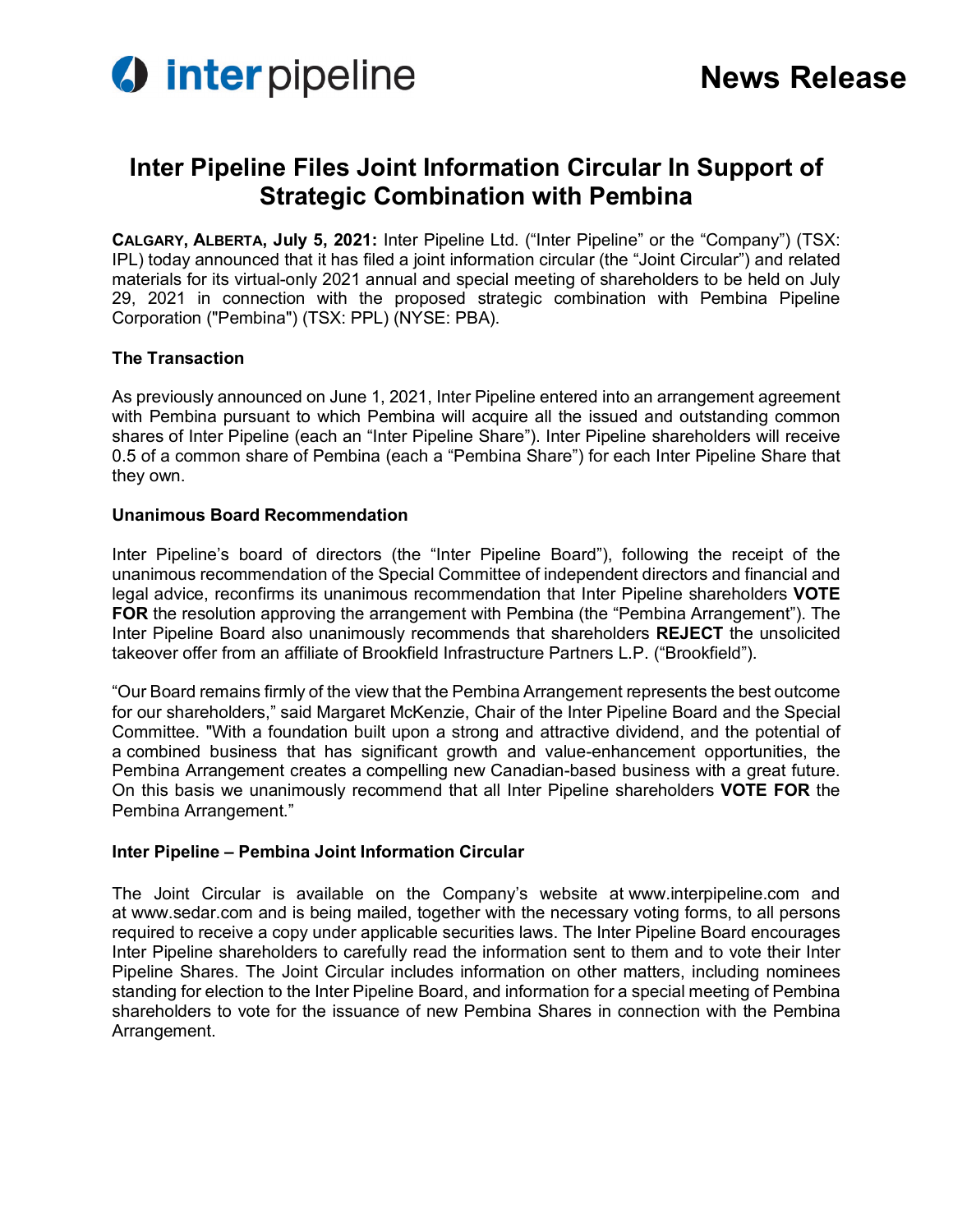The Joint Circular also includes a Letter to Shareholders summarizing the reasons why Inter Pipeline shareholders should **APPROVE** the strategic combination with Pembina and **REJECT** the Brookfield offer.

## **Inter Pipeline Shareholder Meeting**

Inter Pipeline will hold its virtual-only 2021 Annual and Special Meeting of Shareholders via live audio webcast, on Thursday, July 29, 2021 at 10:00 a.m. MT (12:00 p.m. ET). Shareholders will not be able to attend the meeting in person. Registered Inter Pipeline shareholders and duly appointed proxyholders, including beneficial Inter Pipeline shareholders who have duly appointed themselves as proxyholders, will be able to participate in the meeting, including voting on the approval of the Pembina Arrangement, the election of directors, the appointment of the auditors, the Company's approach to executive compensation, and any other business properly brought before the meeting.

Inter Pipeline Shareholders can vote by proxy in advance of the meeting as in prior years and online during the meeting. Non-registered shareholders who have not duly appointed themselves as proxyholders may still participate in the meeting as guests. Guests will be able to listen to the meeting but will not be able to vote.

The meeting can be accessed at [https://web.lumiagm.com/419351825](https://can01.safelinks.protection.outlook.com/?url=https%3A%2F%2Furldefense.proofpoint.com%2Fv2%2Furl%3Fu%3Dhttps-3A__web.lumiagm.com_419351825%26d%3DDwMF-g%26c%3DXYrWdXnqoGVNRPOyUELP3IXCOEKnVf1zLk3mv6_0vws%26r%3DGqHcdewaZJjXA58OOic8_r7XIsSudrw52DZvFpsxkY2hExEH9sEz6LKChNt3U3F5%26m%3DV47UpKx8fCl4Qf-gKfIgrH0RYiUR4rI2nXZEOjIKIm4%26s%3DGvU6mdHGz80U4gh4yCpCqdi1Koy6VNOG-E4pLMEZ65I%26e%3D&data=04%7C01%7CBreanne.Oliver%40interpipeline.com%7Ce20133d6ac4a4432cb9308d9364da94e%7C5856e91d192f4b6b821206ea11394098%7C0%7C0%7C637600530238861825%7CUnknown%7CTWFpbGZsb3d8eyJWIjoiMC4wLjAwMDAiLCJQIjoiV2luMzIiLCJBTiI6Ik1haWwiLCJXVCI6Mn0%3D%7C1000&sdata=WuZfs%2BO%2Fwqt7I0CXzYfYYM7MM96Ue6sZa6YR%2FbCXYpI%3D&reserved=0). Detailed instructions for how to participate in the meeting and a copy of the Virtual AGM User Guide are available at **www.interpipeline.com**.

Inter Pipeline Shareholders are encouraged to vote **as soon as possible and well in advance of the proxy submission deadline at 10:00 a.m. (MT) on July 27, 2021**, or 48 hours (excluding Saturdays, Sundays and statutory holidays in the Province of Alberta) prior to the time of any adjournment or postponement of the meeting.

If approved, the Pembina Arrangement is expected to close late in the third quarter or early in the fourth quarter of 2021.

## **Shareholder Questions and Assistance**

If you have questions or require assistance in considering the Pembina Arrangement, or with the completion and delivery of your proxy, please contact Inter Pipeline's proxy solicitation agent, Kingsdale Advisors by telephone at 1-877-659-1820 (416-867-2272 for collect calls outside North America) or by email at contactus@kingsdaleadvisors.com.

To **REJECT** the Brookfield offer, simply take NO ACTION with respect to it. If you have tendered your Inter Pipeline Shares to the Brookfield offer in error and wish to withdraw, simply ask your broker or contact Kingsdale Advisors for assistance.

## **About Inter Pipeline Ltd.**

Inter Pipeline is a major petroleum transportation and natural gas liquids processing business based in Calgary, Alberta, Canada. Inter Pipeline owns and operates energy infrastructure assets in Western Canada and is building the Heartland Petrochemical Complex — North America's first integrated propane dehydrogenation and polypropylene facility. Inter Pipeline is a member of the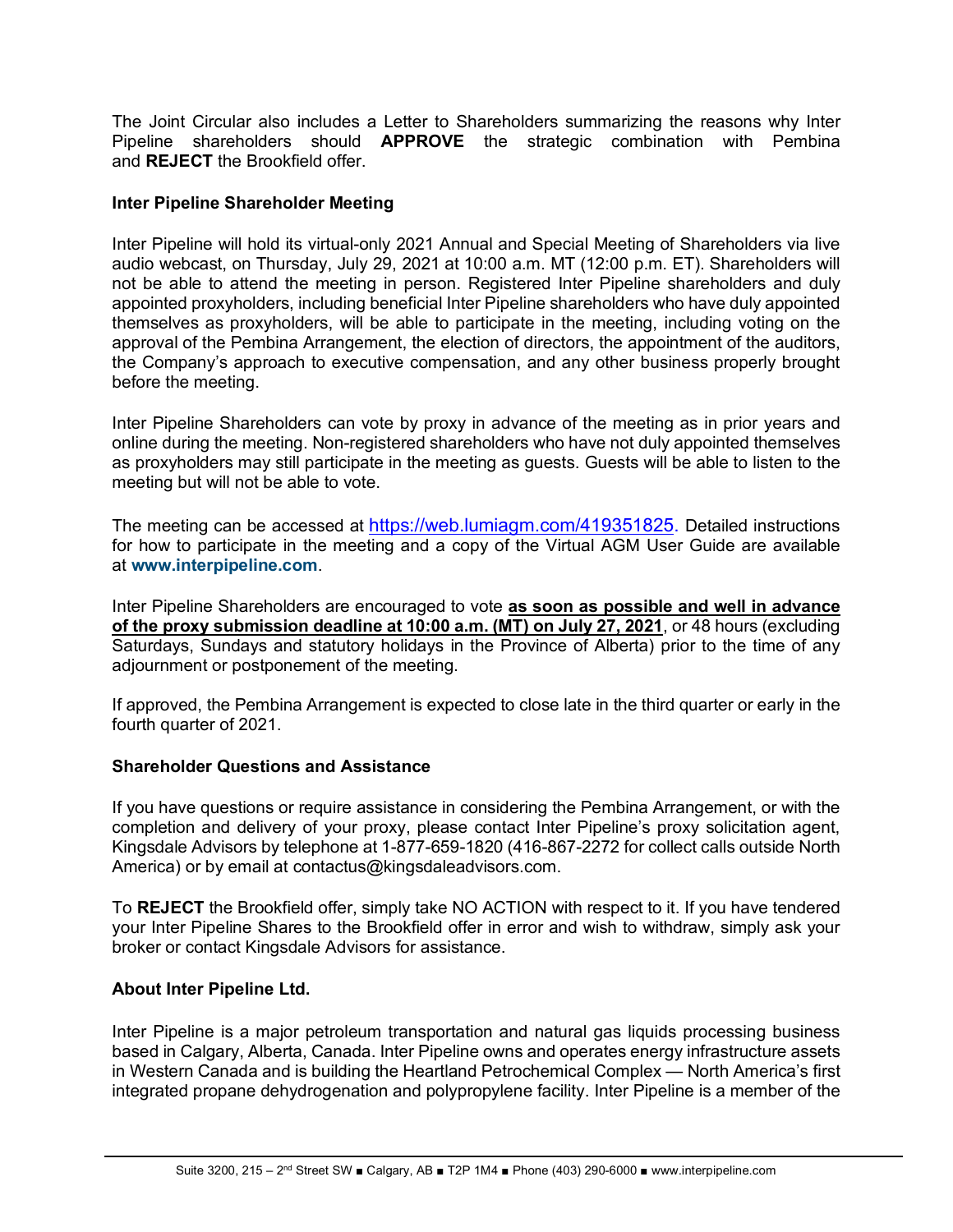S&P/TSX 60 Index and its common shares trade on the Toronto Stock Exchange under the symbol IPL. www.interpipeline.com

### **Contact Information**

#### **Investor Relations:**

Jeremy Roberge Vice President, Finance and Investor Relations Email: [investorrelations@interpipeline.com](mailto:investorrelations@interpipeline.com) Tel: 403-290-6015 or 1-866-716-7473

**Media Relations:** Breanne Oliver Corporate Spokesperson Email: [mediarelations@interpipeline.com](mailto:mediarelations@interpipeline.com) Tel: 587-475-1118 or 1-866-716-7473

### **Disclaimer**

*Certain information contained herein may constitute forward-looking statements that involve risks and uncertainties. Readers are cautioned not to place undue reliance on forward-looking statements, including, but not limited to, statements regarding the Pembina Arrangement, including the anticipated benefits thereof to Inter Pipeline's shareholders including providing Inter Pipeline shareholders with a foundation built upon a strong and attractive dividend, and the potential of a combined business that has significant growth and value-enhancement opportunities and that it creates a compelling new Canadian-based business with a great future; the timing of, and format for, Inter Pipeline's annual and special shareholder meeting; the anticipated timing of closing of the Pembina Arrangement; and the forwarding-looking statements and financial outlooks contained in the Letter to Inter Pipeline Shareholders and the Joint Circular under the heading "Forward-Looking Statements and Information". Factors that could cause actual results to vary from forward-looking statements or may affect the operations, performance, development and results of Inter Pipeline's businesses include, among other things, the ability of the parties to satisfy the conditions to closing of the Pembina Arrangement in a timely manner and substantially on the terms described in this press release; risks and assumptions associated with operations, including: the further development of its projects and facilities; assumptions concerning operational reliability; the potential delays of and increased costs of construction projects (including the Heartland Petrochemical Complex) and future expansions of Inter Pipeline's assets; the realization of the anticipated benefits of acquisitions and other projects Inter Pipeline is developing; the timing, financing and completion of acquisitions, transactions or other projects Inter Pipeline is pursuing including the Pembina Arrangement; risks inherent in Inter Pipeline's Canadian and foreign operations; risks associated with the failure to finalize formal agreements with counterparties in circumstances where letters of intent or similar agreements have been executed and announced by Inter Pipeline; Inter Pipeline's ability to generate sufficient cash flow from operations to meet its current and future obligations; Inter Pipeline's ability to maintain its current level of cash dividends to its shareholders; Inter Pipeline's ability to access sources of debt and equity capital; Inter Pipeline's ability to make capital investments and the amounts of capital investments; Inter Pipeline's ability to maintain its credit ratings; the availability and price of labour, equipment and construction materials; the status, credit risk and continued existence of counterparties having contracts with Inter Pipeline and its affiliates and their performance of such contracts; competitive factors, pricing pressures and supply and demand in the oil and gas transportation, natural gas liquids processing and bulk liquid storage industries; increases in maintenance, operating or financing costs; availability of adequate levels of insurance; difficulty in obtaining necessary regulatory approvals or land access rights and maintenance of support of such approvals and rights; risks of war, hostilities, civil insurrection, instability and political and economic conditions in or affecting countries in which Inter Pipeline and its affiliates operate; severe weather conditions and risks related to climate*